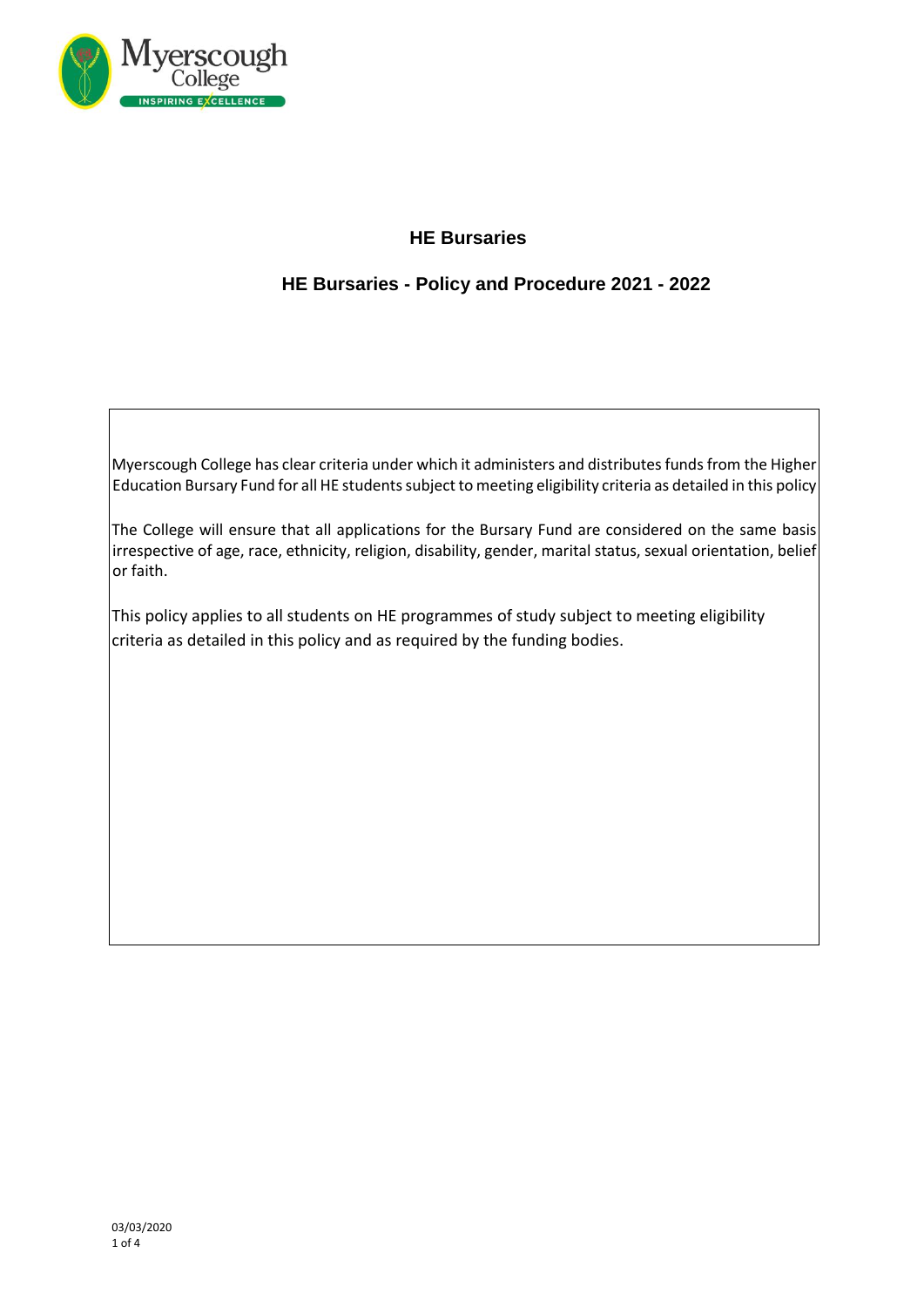

## **HE Bursaries - Policy and Procedure 2021 - 2022**

### **INTRODUCTION**

### **Myerscough College – Higher Education Bursary Fund**

The Myerscough College HE Bursary Fund is open to students from low income households who are not in receipt of a scholarship. Successful applicants will be awarded a bursary, bursaries will vary and will be tailored to those in greatest need, the maximum award will be £1,000 (pro-rata amount for part time students studying a minimum of 25% intensity of the full time equivalent). Students will be able to select how they would like the funds to be allocated through a financial bursary and/or discounted accommodation, course equipment, food and travel or other similar institutional services. However, for students in accommodation, priority will be given to payments towards outstanding costs. Bursaries will be targeted at students from low income households with a declared income of less than £25,000 to ensure students with the greatest need receive the maximum award.

A limited number of bursaries are available and will be awarded to those with the greatest need, meeting essential eligibility criterion does *not* equate to an entitlement to a bursary. This is a one-year benefit, not a recurrent annual entitlement, annual applications must be submitted.

#### **Students:**

- must be enrolled and in attendance at the time of payment on an Undergraduate course.
- must have a declared household income of less than £25,000 (inc benefits) be eligible for the HE low income bursary.
- may apply for more than one bursary award (see below) but will only be awarded one bursary (usually the highest value for which the student is eligible)

Any debt outstanding to the College at the time of Bursary instalments will be deducted from the bursary payment.

#### **Funds are limited therefore eligibility as per the above criteria does not guarantee an award.**

Students can also apply for the following bursaries:

- **Care Leavers Bursary –** full time HE students who have been in the care of a local authority for 13 weeks or more: £1000 bursary for each year of their course.
- **Carers Bursary –** full time HE students who have full time carers responsibility: £1000 bursary for each year of their course.
- **Local Region Bursary**  full time first year of Higher Education study at Myerscough College, HE students whose home address is in Lancashire, South Lakeland & Furness or Merseyside: £1000 bursary for the first year only.
- **Republic of Ireland Bursary** full time first year of Higher Education study at Myerscough College, HE students from the Republic of Ireland: £1000 bursary for the first year only.
- Awards to students will be towards tuition costs, accommodation costs, travel costs, food, books and equipment or other similar institutional services.
- All awards will be on a pro-rata basis for students who start late or finish early.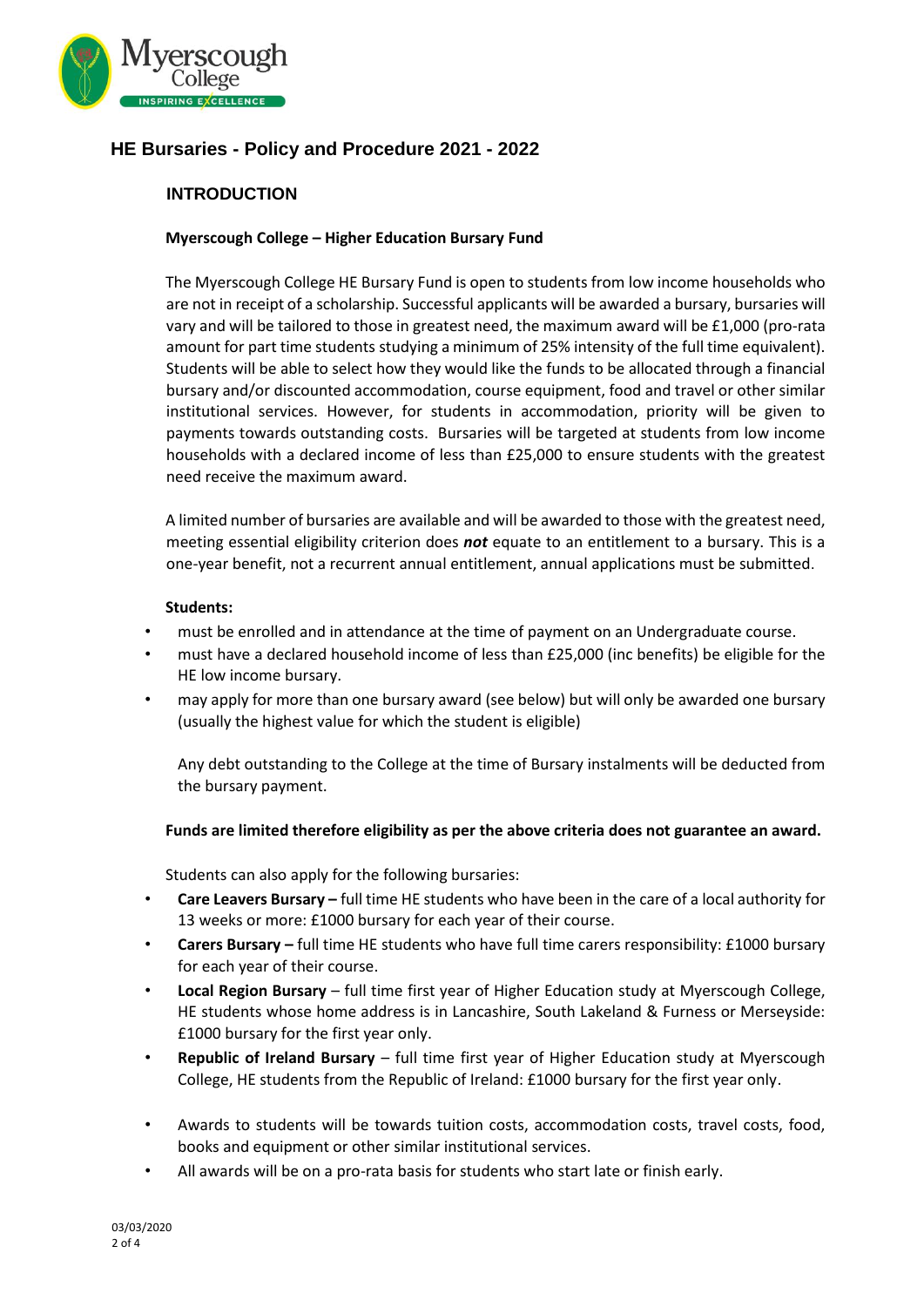

- Students must comply with the Student Code of Conduct and ensure they attend, behave and complete assignments on time. Payments will be withheld / withdrawn from students who do not comply.
- Any student found to have submitted a fraudulent application will be subject to action under the student disciplinary code.
- Should family circumstances change students are able to submit revised applications, new applications are also permitted. However, it must be stressed that the fund is limited and when it has been fully committed no further allocations will be considered.

## **There are a number of categories of students who are not eligible for the Bursary, irrespective of their income levels**

- Students undertaking a postgraduate initial teacher training course leading to qualified teacher status.
- Students undertaking a postgraduate qualification.
- Part time students studying less than 25% intensity of full-time equivalent.
- Any other student whose fees are paid or part-paid through a sponsorship arrangement.
- Non-resident UK online students, EU and International students.

## **PROCEDURE**

- All applicants must complete an online application.
- Applications will be available through the students Mypage.
- All relevant questions in the application must be completed.
- To avoid delays all evidence requested should be uploaded within the application or sent to the Finance Office immediately on submission.
- All declarations must be read and approved as detailed on the application.
- All applications will be responded to by email, using the address supplied in the application, whether successful or not within 3 weeks (5 weeks if the application has been made in September).
- Applications will be assessed on total household income.
- Decisions on the level of financial support offered to applicants will be made by a member of the Finance Office.
- Tuition awards will be paid direct to Myerscough College Student Finance will be notified in order for the tuition element of your loan to be reduced.
- Awards in respect of accommodation, bus passes etc will be paid either directly to Myerscough College or be paid by BACS direct to the student in three instalments at the beginning of each term (following the third week after attendance has been checked).
- Appeals against an award should be made to the Deputy Principal Finance and Corporate Services, stating clearly the grounds upon which the appeal is based - only appeals that are made in writing will be considered.

If funds allow, additional awards may be made at the discretion of the Deputy Principal – Finance and Corporate Services.